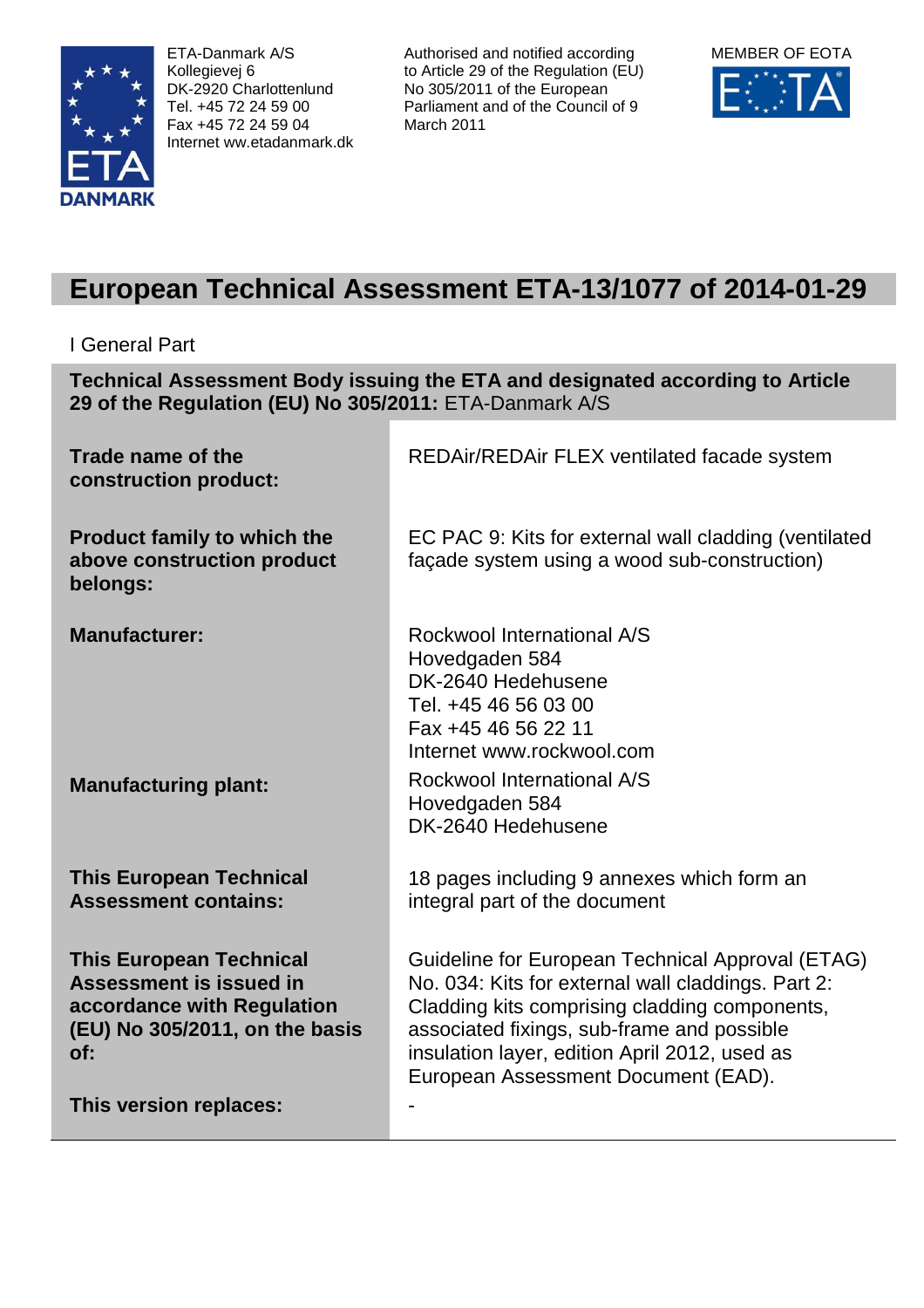Translations of this European Technical Assessment in other languages shall fully correspond to the original issued document and should be identified as such.

Communication of this European Technical Assessment, including transmission by electronic means, shall be in full (excepted the confidential Annex(es) referred to above). However, partial reproduction may be made, with the written consent of the issuing Technical Assessment Body. Any partial reproduction has to be identified as such.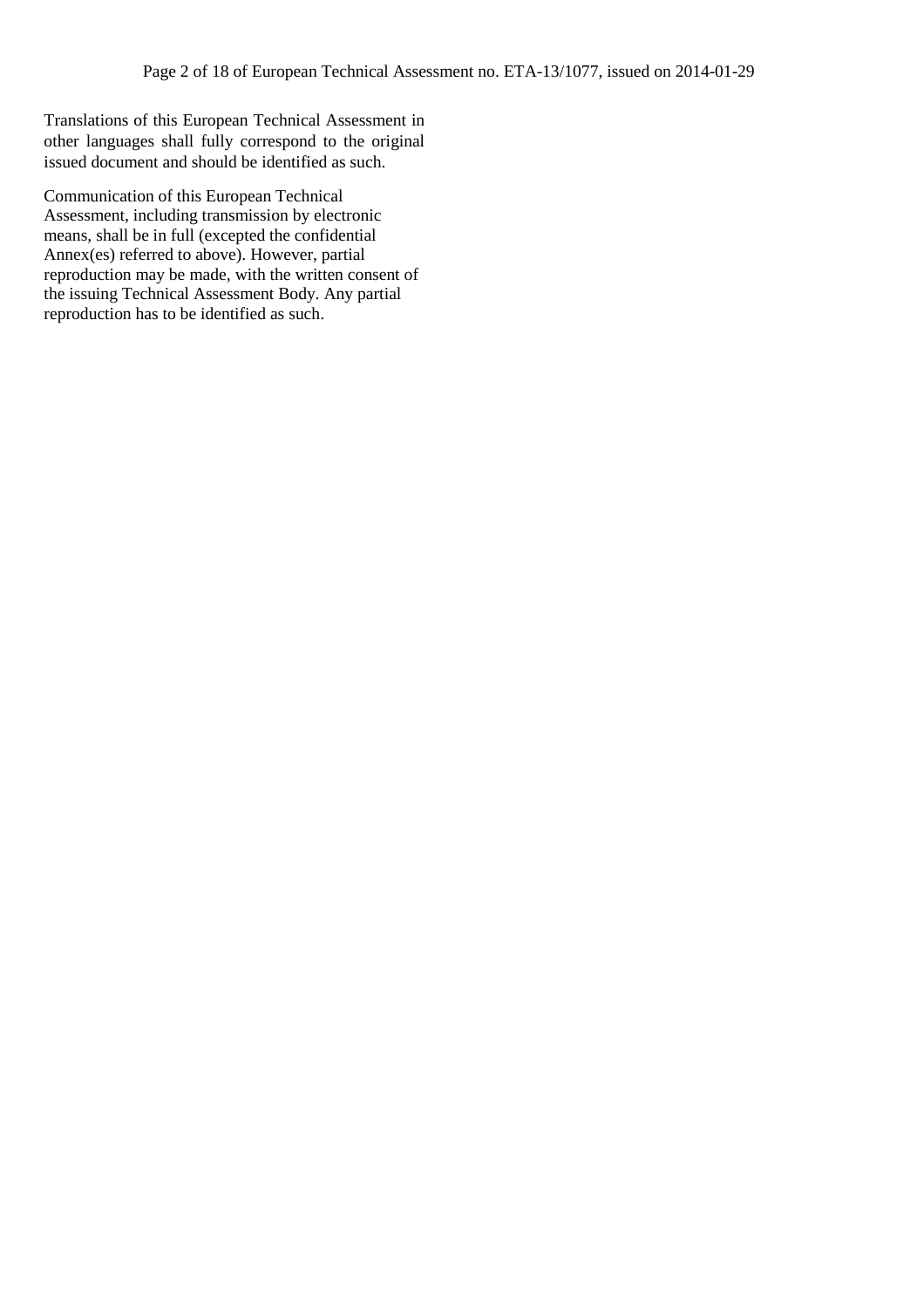# **II SPECIFIC PART OF THE EUROPEAN TECHNICAL ASSESSMENT**

# **1 Technical description of product**

#### **Technical description of the product**

"REDAir FLEX" is a kit for a ventilated façade construction for application on new and existing (refurbishment) external walls. The system is designed to reduce thermal bridges across the external insulation layer. REDAir insulation BATT has mechanical properties which enable it to carry the weight of cladding & sub-construction without need of mounting brackets which typically act as thermal bridges.

REDAir FLEX is comprised of the following components (see Appendix1):

- Batts: Rockwool Group manufactured stone wool insulation in various format sizes
- LVL: Laminated Veneer Lumber boards that act as a sub-construction to hold insulation to the wall, and to carry the chosen cladding material
- Anchor Screws: screws that fasten the LVL to the supporting wall
- Friction plates: plates with "teeth" that mount to the LVL board to prevent slip between insulation and LVL
- Friction plate screws
- Cladding as per design intent. The applicable cladding elements and their fixings are indicated in appendix 3 of this ETA.

This kit is classified as family A, according to the ETA Guideline no. 034: Kits for external wall claddings. Part 1: Ventilated cladding kits comprising cladding components and associated fixings and Part 2: Cladding kits comprising cladding components, associated fixings, subframe and possible insulation layer, edition April 2012 and comprises the components specified in Appendix 1, which are factory produced by the ETA holder or a supplier.

# **2 Specification of the intended use in accordance with the applicable EAD**

REDAir FLEX is intended for use on both new and existing (refurbishment) external walls in particular where thermal renovation or low energy requirements are valued. The system has been designed to accommodate a variety of claddings (weights) and anchorage to a variety of substrate walls for up to 30 meters in building height.

REDAir FLEX is a non-load-bearing system. It does not contribute to the stability of the wall on which it is installed, neither to ensure the air tightness of the building structure. It can contribute to the thermal performance of the building and provide enhanced protection from the effect of weathering.

The provisions made in this European Technical Assessment are based on an assumed intended working life of the post bases of 25 years.

The indications given on the working life cannot be interpreted as a guarantee given by the producer or Assessment Body, but are to be regarded only as a means for choosing the right products in relation to the expected economically reasonable working life of the works.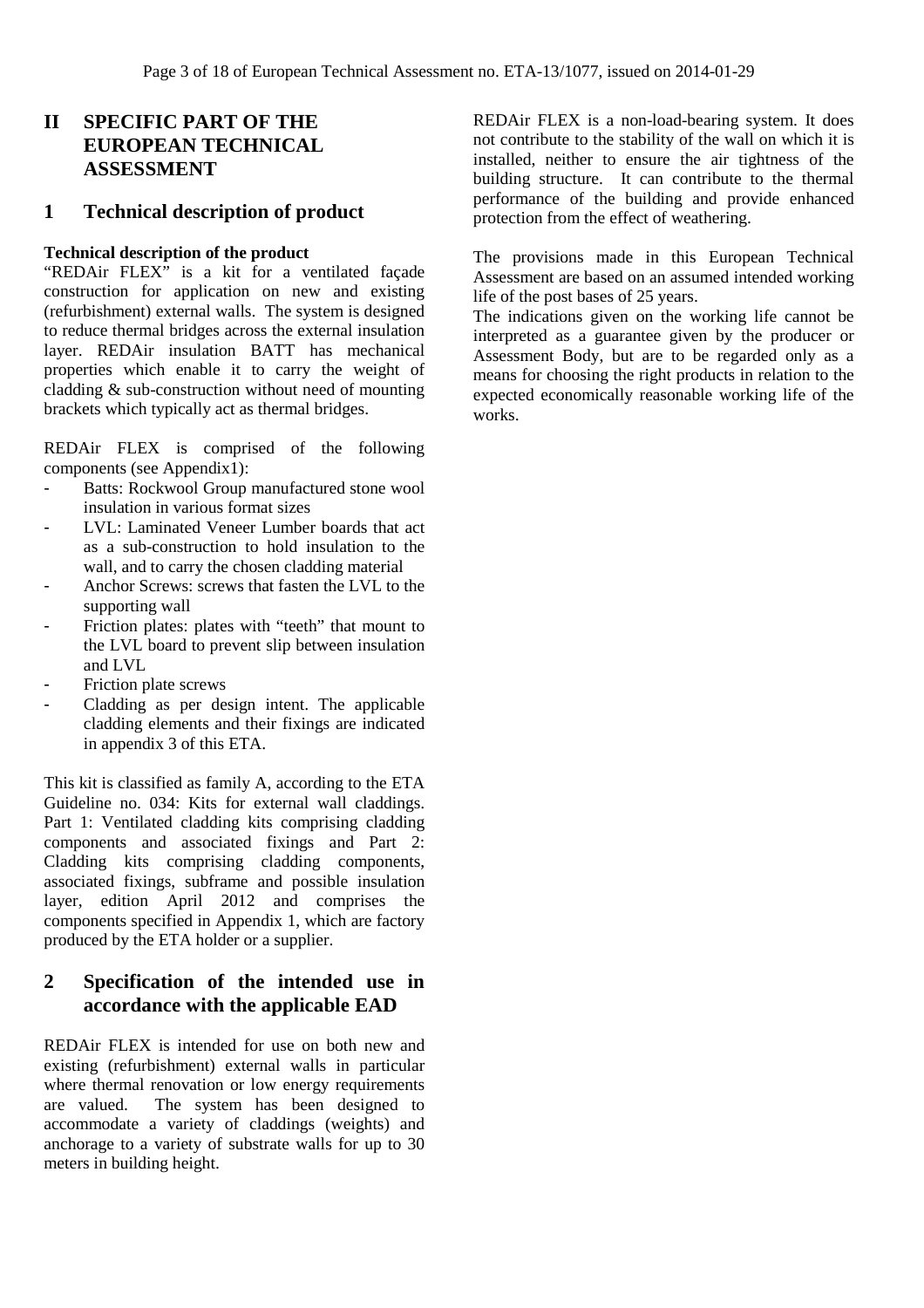# **3 Performance of the product and references to the methods used for its assessment**

The identification tests and the assessment for the intended use of this kit for ventilated external wall claddings according to the Essential Requirements were carried out in compliance with the ETAG 034. The characteristics of the components shall correspond to the respective values laid down in the technical documentation of this ETA, checked by ETA Danmark.

### **3.1 Mechanical resistance and stability (BR1)**

Requirements with respect to the mechanical resistance and stability of non-load bearing parts of the works are not included in this Essential Requirement but are treated under the Essential Requirement: Safety in use (See section 3.4)

### **3.2 Safety in case of fire (BR2)**

#### **3.2.1 Reaction to fire**

The components have the following classifications:

| <b>Component</b> | <b>Classification</b> | <b>Reference</b>   |
|------------------|-----------------------|--------------------|
|                  |                       | Standard           |
| Stone wool       | A <sub>1</sub>        | Euro class         |
|                  |                       | $13501 - 1:2007 +$ |
|                  |                       | A1:2010            |
| <b>LVL</b>       | $D-s2, d0$            | Acc. to CWFT       |
|                  |                       | decision           |
| Screws &         | $\mathsf{A}1$         | EN 1350-1 and      |
| friction plate   |                       | EC decision        |
|                  |                       | 96/603/EC,         |
|                  |                       | amended by EC      |
|                  |                       | Decision           |
|                  |                       | 2000/605/EC        |
| Cladding         |                       | see table of       |
| (ROCKPANEL)      |                       | claddings          |
|                  |                       | (Appendix $3$ )*   |

\* The reaction to fire classification and field of application appear from the relevant ETA from appendix 3. Hence, this ETA should always be read in conjunction with the applicable ETA from appendix 3.

### **3.2.2 Reaction to fire on back side**

Cladding which is homogeneous or symmetric in construction layers should have same reaction at rear of cladding (in ventilated cavity) as section 3.2.1 whereby no performance is required. Other claddings either have no performance determined (NPD) or are listed in (Appendix 3).

#### **3.3 Hygiene, health and the environment (BR3)**

#### **3.3.1 Watertightness of joints**

Openings between cladding panels "joints" may allow some percentage of driven rainwater to penetrate the rain screen where droplets may collect on the insulation layer or flow down the surface. Installation of batts without gaps between joints will improve the water tightness of joints between batts. According to standard EN 12865:2001, Hygrothermal Performance of Building Elements, Resistance of Exterior Walls to Driving Rain under Pulsating Pressure, Procedure A up to 300 Pa, the maximum pressure reached before leakage was 150 Pa at 65 minutes. This result was achieved for a sample without a cladding element. The water absorption of the insulation according to EN 1609 for short exposure period is  $WS \leq 1 \text{kg/m}^2$ .

#### **3.3.2 Water permeability and Water vapour permeability**

These performances are not relevant for external wall cladding kits with ventilated air space.

REDAir insulation BATT has a diffusion rate of 0.14 kg/m\*s\*GPa and has no capillary suction effect 0.0 kg/m\*s\*GPa.

# **3.3.3 Drainability**

On the basis of the standard construction details (see Appendix 9) and the installation criteria of this kit and the technical knowledge and experience, it may be said the water which penetrates into the air space or the condensation water can be drained out from the cladding without accumulation or moisture damage into the substrate.

#### **3.3.4 Release of dangerous substances**

Rockwool mineral wool does not contain substances of very high concern that are listed by the European Chemicals Agency. Rockwool mineral wool carries the EUCEB label. For complete details of REDAir FLEX environmental impact, see the Life Cycle Assessment based on EN 15804.

The LVL boards are impregnated with flame retardant. Additionally the LVL boards are treated with two biocides. Both biocides are approved in accordance with Directive 98/8/EC (The Biocidal Products Directive) and Regulation (EU) No 528/2012 (The Biocidal Products Regulation). This is covered by the Declaration of Performance from the LVL supplier.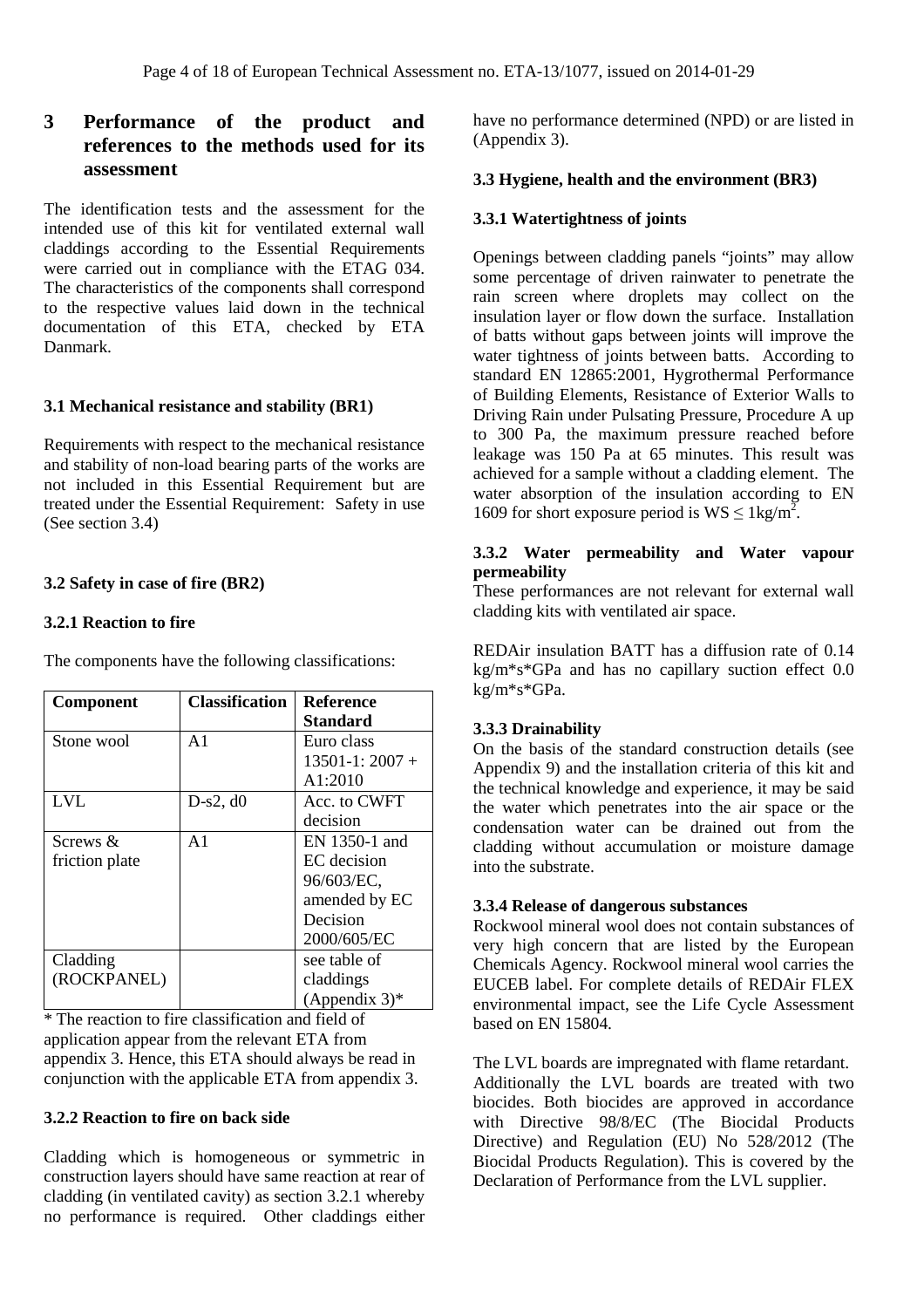#### **3.4 Safety in use (BR4)**

#### **3.4.1 Wind load resistance**

Wind load resistance has been determined taking into account the mechanical resistance of components (see section 3.4.2) and the wind suction test.

The test set-up was designed to simulate "worst case scenario" by maximizing suction forces acting on the construction under the following conditions:

- No open joints in the cladding to transfer maximum force to construction
- Supporting wall material (OSB) was chosen with low coefficient of friction ( $c_f = 0.77$ ). (see implications under section 3.4.2.2. and Appendix 4)
- Anchor screw centers at maximum specified distance of 750 mm
- The test sample was  $1.4 \times 1.6$ m  $(2,24 \text{ m}^2)$ maximized to the size of the vacuum chamber.

After successive load steps to maximum load of 3000 Pa, the corresponding displacement under maximum load was 2.5mm.

#### **3.4.2 Mechanical Resistance**

#### **3.4.2.1 Pull-through resistance of cladding element**

Refer to table of cladding materials (Appendix 3).

The type of fixings and related provisions appear from the relevant ETA from appendix 3. Hence, this ETA should always be read in conjunction with the applicable ETA from appendix 3.

#### **3.4.2.2 Pull-through resistance under shear load**

Refer to table of cladding materials (Appendix 3).

The type of fixings and related provisions appear from the relevant ETA from appendix 3. Hence, this ETA should always be read in conjunction with the applicable ETA from appendix 3.

Shear load also is acting at interfaces; between the supporting wall and stone wool, between layers of stone wool, and between the LVL and stone wool. Pressure (screw force), counter pressure (e-modulus of stone wool) and friction are required to prevent slip due to shear forces at the interfaces.

Coefficients of friction between interfaces (including various supporting wall materials) are given in Appendix 4. The worst case design scenario is hard

smooth surfaces like OSB or cast concrete elements. These conditions have therefore been simulated in the testing under section 3.4.2.3

Pull-through under tension load of the anchor screw through the LVL can be calculated based on material properties of the LVL.

Pull-through strength under tension load of the anchor at the wall depends on the wall material & condition. Appendix 6 includes a table of characteristic pull-out values. These values are based on sample references for indicative purposes. The actual pull-out values of a specific wall application should be verified with pullout test.

#### **3.4.2.3 Load bearing capacity of the brackets**

The bracket design of Annex E was modelled as follows (see Appendix 7):

- 2 anchor bolts were included at maximum design centers of 750mm vertical displacement.
- The LVL board total length was 750mm plus cantilever of 325mm at each end
- 1 LVL is specified every 600mm in horizontal displacement.
- Overall test sample therefore was 1500mm height x 600mm wide (exception to precast concrete with 428mm centers: overall test sample was 856mm x 600mm)

See table next page.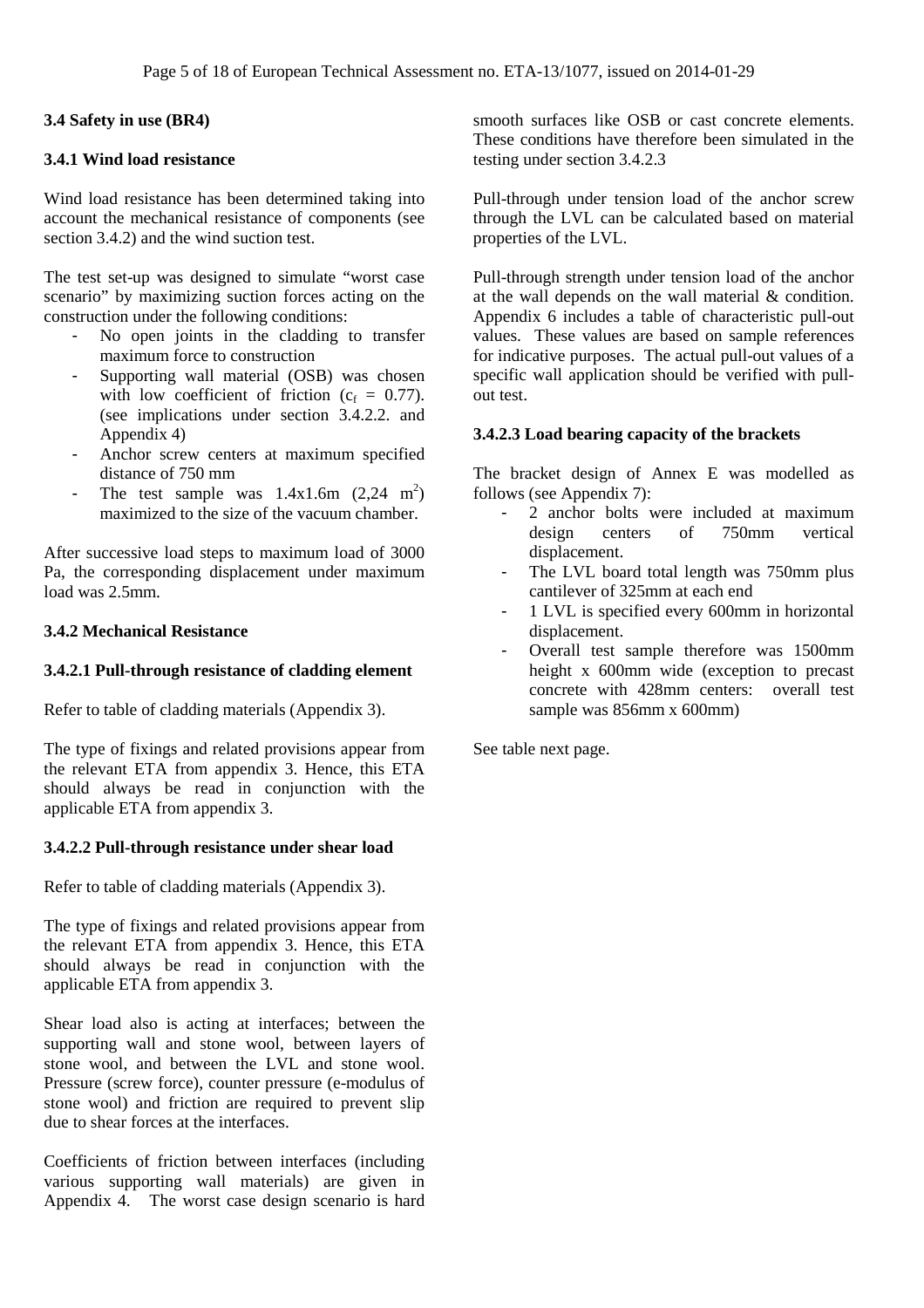|                | Anchor<br>centers | 1 mm deflection |        | 3 mm deflection                    |        | 5 mm deflection |                                    |        |        |                                    |
|----------------|-------------------|-----------------|--------|------------------------------------|--------|-----------------|------------------------------------|--------|--------|------------------------------------|
|                |                   | Fm, u           | Fc.u   | char.<br>weight<br>/m <sup>2</sup> | Fm, u  | Fc.u            | char.<br>weight<br>/m <sup>2</sup> | Fm, u  | Fc.u   | char.<br>weight<br>/m <sup>2</sup> |
| Light<br>Conc. | 750mm             | 0.29kN          | 0.21kN | 24                                 | 0.61kN | 0.45kN          | 51                                 | 0.78kN | 0.55kN | 62                                 |
| Pre-cast       | 750mm             | 0.29kN          | 0.22kN | 25                                 | 0.59kN | 0.38kN          | 43                                 | 0.68kN | 0.41kN | 46                                 |
| Concrete       | $428$ mm          | 0.24kN          | 0.17kN | 34                                 | 0.50kN | 0.35kN          | 69                                 | 0.60kN | 0.39kN | 77                                 |
| <b>Brick</b>   | 750mm             | 0.33kN          | 0.26kN | 29                                 | 0.76kN | 0.58kN          | 66                                 | 1.04kN | 0.74kN | 84                                 |
| <b>OSB</b>     | 750mm             | 0.44kN          | 0.37kN | 42                                 | 0.91kN | 0.56kN          | 63                                 | 1.09kN | 0.57kN | 65                                 |

ROCKWOOL will permit a design limit tolerance of 3 mm vertical deflection. At this limit, most supporting wall surfaces will accommodate cladding up to 50kg/m<sup>2</sup> at 750mm screw centers. Smooth pre-cast concrete will support  $40\text{Kg}/\text{m}^2$  at 750mm screw centers, and  $50\text{kg/m}^2$  at 428mm b/w screw centers

#### **3.4.3 Resistance to horizontal point loads**

This performance has not been determined (NPD).

#### **3.4.4 Impact resistance**

Refer to table of cladding materials Appendix 3.

The impact resistance for the individual cladding elements and related provisions appear from the relevant ETA from appendix 3. Hence, this ETA should always be read in conjunction with the applicable ETA from appendix 3

#### **3.4.5 Resistance to seismic actions**

This performance has not been determined (NPD).

#### **3.4.6 Hygrothermal behaviour**

Refer to table of cladding materials Appendix 3.

The impact resistance for the individual cladding elements and related provisions appear from the relevant ETA from appendix 3. Hence, this ETA should always be read in conjunction with the applicable ETA from appendix 3

#### **3.5 Protection against noise (BR5)**

This performance has not been determined (NPD).

# **3.6 Energy economy and heat retention (BR6)**

Thermal conductivity of REDAir insulation BATT according to EN 13162:  $\lambda$ D = 33 mW/mK

Heat resistance of REDAir insulation BATT according to EN 12667:

| mm                                                  | $100$   150   200   250 |  |
|-----------------------------------------------------|-------------------------|--|
| $\lfloor m^2 K/W \rfloor$ 3,03   4,55   6,06   7,58 |                         |  |

Further calculation of U-values based on system construction found in Appendix 8.

### **3.7 Sustainable use of natural resources (BR7)**

This performance has not been determined (NPD).

# **3.8 Aspects of durability and serviceability**

Aspects of durability  $\&$  serviceability relate primarily to cladding performances. Refer to table of cladding materials (Appendix 3) for section 3.8. See Appendix 2 for material properties and corrosion protection of the kit components other than cladding.

The aspects of durability and serviceability for the individual cladding elements and related provisions appear from the relevant ETA from appendix 3. Hence, this ETA should always be read in conjunction with the applicable ETA from appendix 3

### **3.9 General aspects related to the fitness for use of the product**

The actual construction design & material specification must be based on project specific parameters. ROCKWOOL offers a country specific online calculator (http://redair.rockwool.com) for specification guidance purposes (in countries where REDAir FLEX is available for sale) which is based on the values provided in the ETA. However, ROCKWOOL recognizes the combined effects of wind, weight, pull-out strength, surface friction, and national safety factors require additional safety factors to be used in some design cases. The online calculator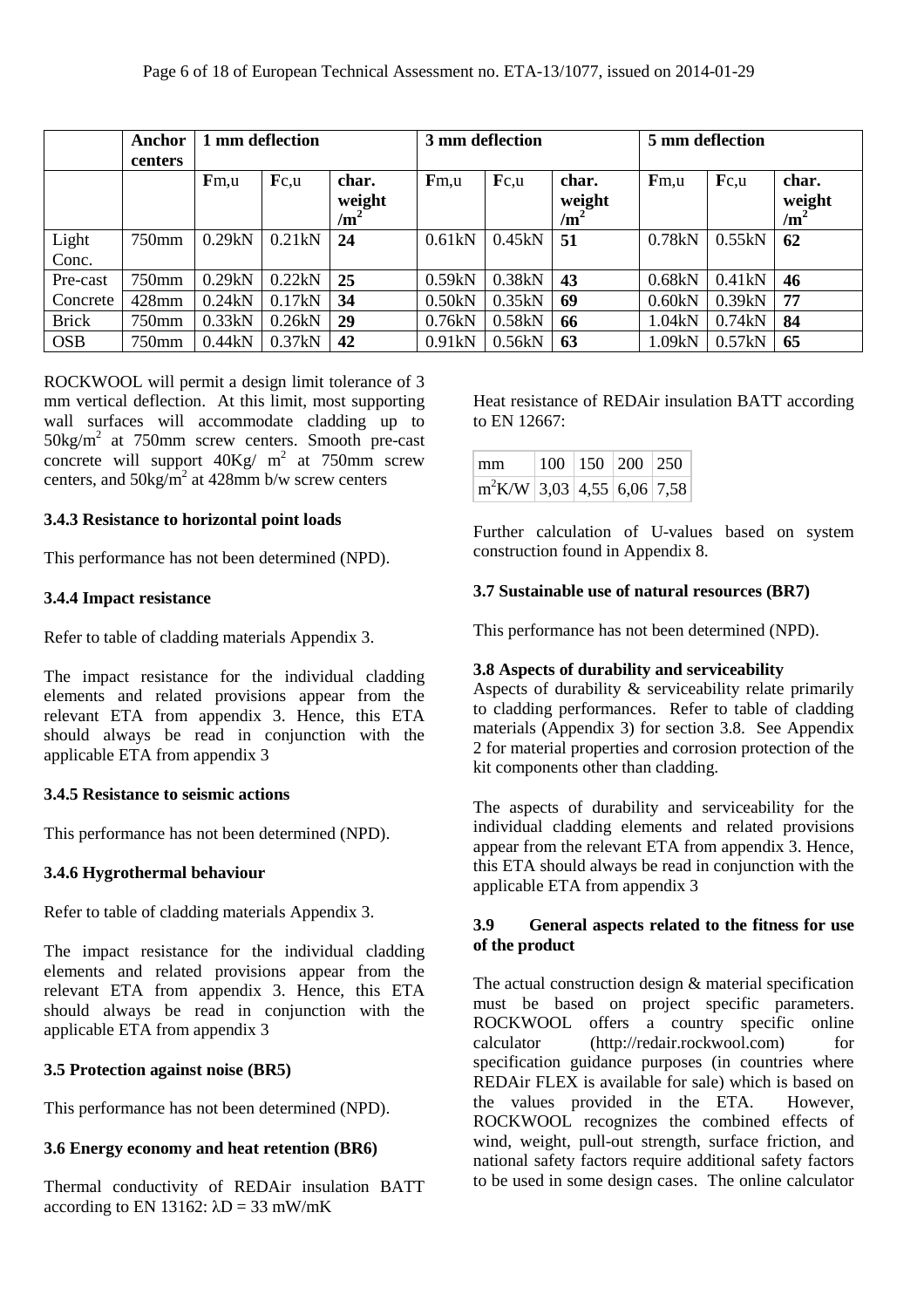may recommend more conservative design specifications based on these input parameters.

Further design consideration should be given to following factors:

- The mechanical characteristic values of the kit components (panels, cladding fixings and subframe) in order to resist the actions applying on the specific work.
- National safety factor must be used.
- The substrate material to define the suitable anchorages.
- The possible movements of the substrate and the position of the building expansion joints.
- The possible dilation of the kit components and of the panels.
- The category of corrosivity of the atmosphere of the works.
- The standards construction details indicated in Appendix 9.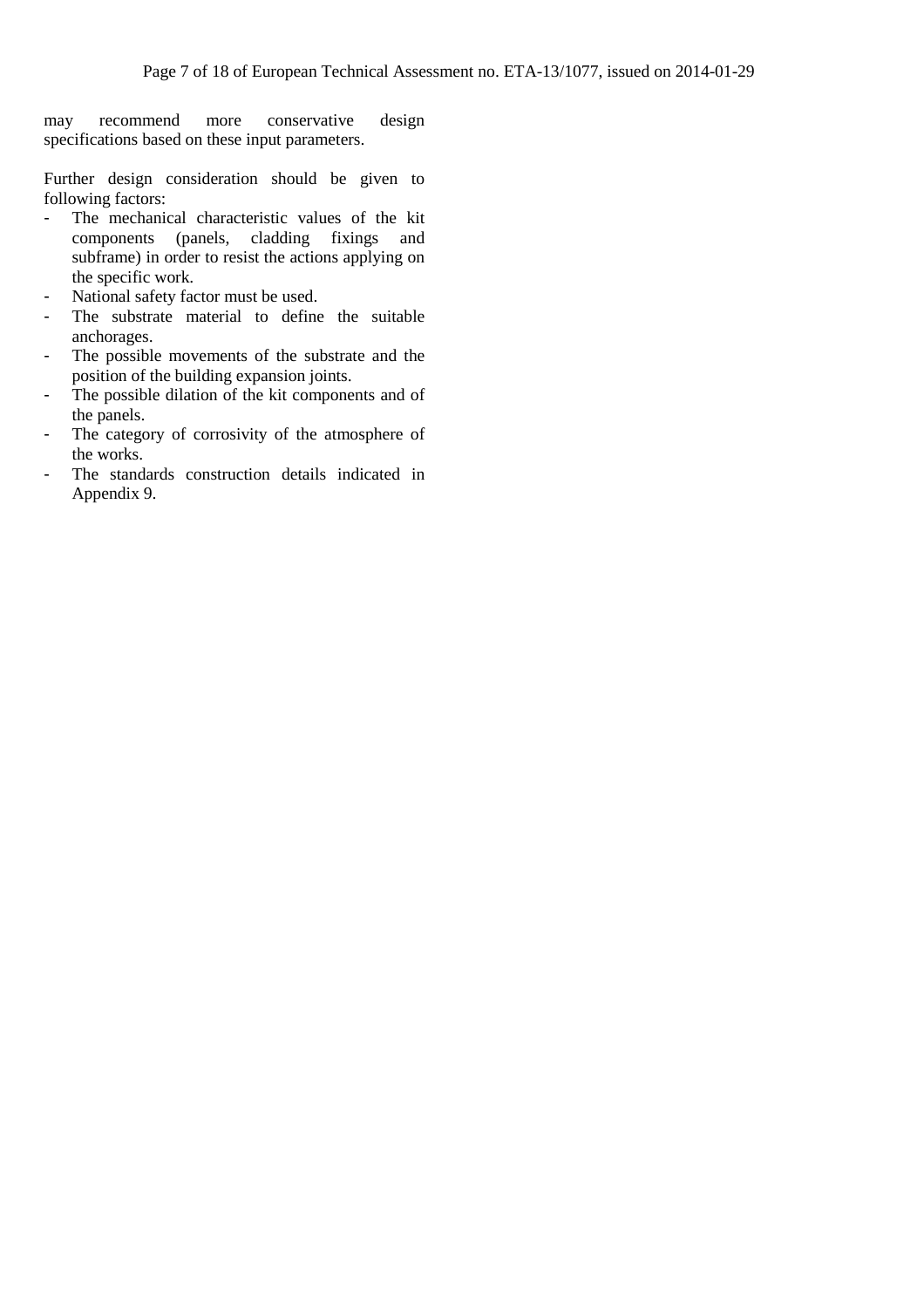# **4 Assessment and verification of constancy of performance (AVCP)**

#### **4.1 AVCP system**

According to the decision 2003/640/EC of the European Commission, as amended, the system(s) of assessment and verification of constancy of performance (see Annex V to Regulation (EU) No 305/2011) applicable to "REDAir FLEX" kit for external wall claddings is System 1, considering the Class B-s2, d0 (with testing) for the reaction to fire of the kit.

# **5 Technical details necessary for the implementation of the AVCP system, as foreseen in the applicable EAD**

#### **5.1 Tasks of the manufacturer 5.1.1 Factory production control**

The manufacturer has a factory production control system in the plant and exercises permanent internal control of production. All the elements, requirements and provisions adopted by the manufacturer are documented in a systematic manner in the form of written policies and procedures. This production control system ensures that the product is in conformity with the European Technical Assessment.

The manufacturer shall only use raw materials supplied with the relevant inspection documents as laid down in the control plan<sup>1</sup>. The incoming raw materials shall be subject to controls and tests by the manufacturer before acceptance. Check of materials, such as sheet metal, shall include control of the inspection documents presented by suppliers (comparison with nominal values) by verifying dimension and determining material properties, e.g. chemical composition, mechanical properties.

The manufactured components are checked visually and for dimensions.

The control plan, which is part of the technical documentation of this European Technical Assessment, includes details of the extent, nature and frequency of testing and controls to be performed within the factory production control and has been agreed between the assesment holder and ETA-Danmark.

The results of factory production control are recorded and evaluated. The records include at least the following information:

 $\overline{a}$ 

- Designation of the product, basic material and components;
- Type of control or testing;
- Date of manufacture of the product and date of testing of the product or basic material and components;
- Result of control and testing and, if appropriate, comparison with requirements;
- Signature of person responsible for factory production control.

The records shall be presented to ETA Danmark on request.

### **5.2. Tasks of notified bodies**

#### **5.2.2 Initial type testing of the product**

For initial type-testing the results of the tests performed as part of the assessment for the European Technical Assessment shall be used unless there are changes in the production line or plant. In such cases the necessary initial type testing has to be agreed between ETA-Danmark and the notified body.

#### **5.2.2 Initial inspection of factory and of factory production control**

The Notified body shall ascertain that, in accordance with the control plan, the factory and the factory production control are suitable to ensure continuous and orderly manufacturing of the anchor according to the specifications mentioned in 2.1 as well as to the Annexes to the European Technical Assessment.

#### **5.2.3 Continuous surveillance**

The Notified body shall visit the factory at least once a year for regular inspection. It has to be verified that the system of factory production control and the specified automated manufacturing process are maintained taking account of the control plan.

Continuous surveillance and assessment of factory production control have to be performed according to the control plan.

The results of product certification and continuous surveillance shall be made available on demand by the certification body or inspection body, respectively, to ETA-Danmark. In cases where the provisions of the European Technical Assessment and the control plan are no longer fulfilled the conformity certificate shall be withdrawn.

<sup>1</sup> The control plan has been deposited at ETA-Danmark and is only made available to the approved bodies involved in the AVCP procedure.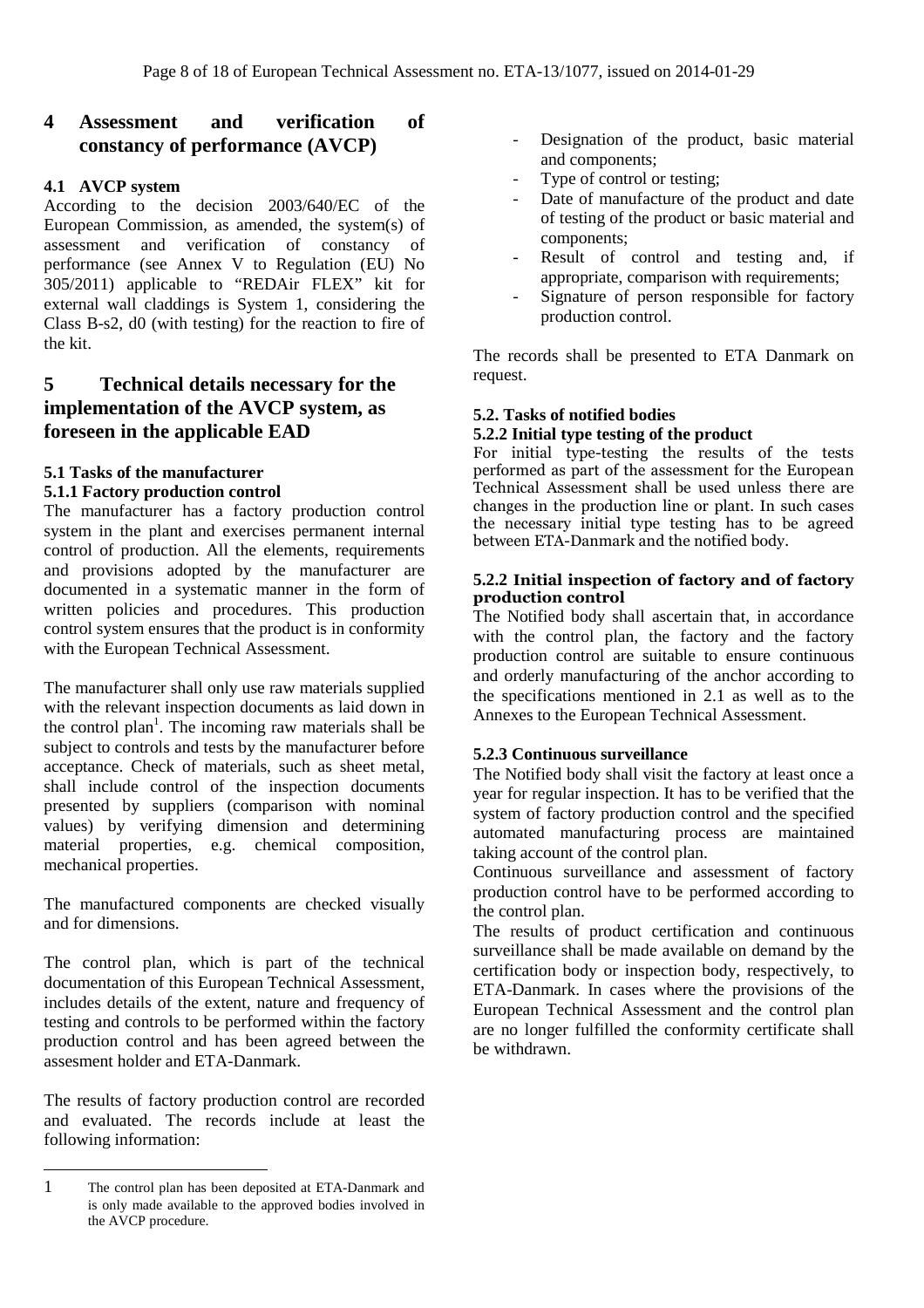Issued in Charlottenlund on 2014-01-29 by

Thomas Bruun Managing Director, ETA-Danmark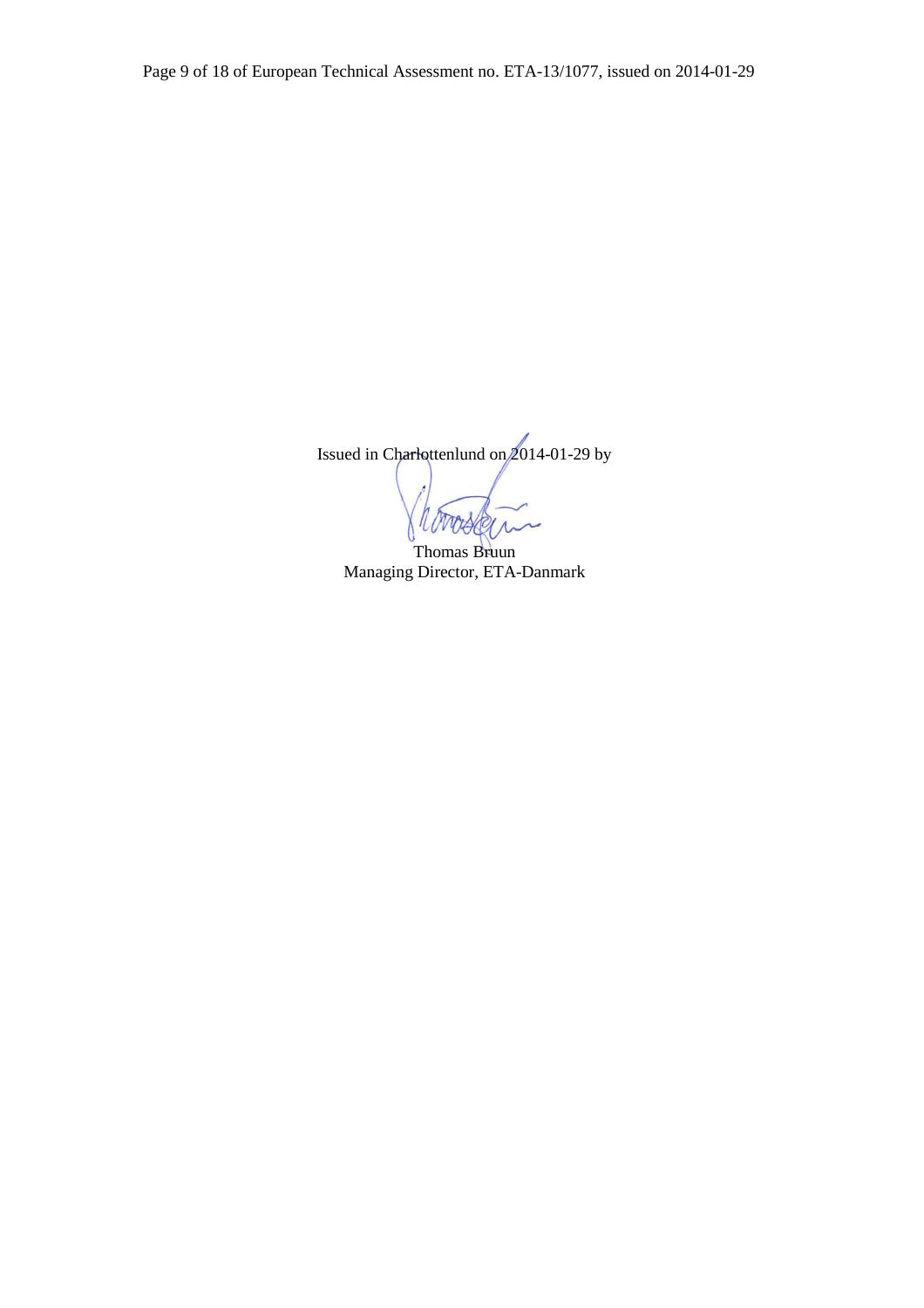

| <b>Component</b>                        | Variations                                                                                                                                                                                                                           |
|-----------------------------------------|--------------------------------------------------------------------------------------------------------------------------------------------------------------------------------------------------------------------------------------|
| Supporting wall                         | see appendix 2                                                                                                                                                                                                                       |
| <b>REDAir insulation</b><br><b>BATT</b> | Single layer:<br>100/150/200/250mm<br>Double layer:<br>150+150=300mm<br>200+150=350mm                                                                                                                                                |
| anchor screw                            | Wood:<br>W100, W150, W200, W250, W300,<br>W350 mm<br><b>Light Concrete:</b><br>LC100, LC150, LC200, LC250 mm<br>Concrete:<br>C <sub>100</sub> , C <sub>150</sub> , C <sub>200</sub> , C <sub>250</sub> C <sub>300</sub> ,<br>C350 mm |
| LVL board                               | 27mm x 97mm x 3m                                                                                                                                                                                                                     |
| <b>Friction Plate</b>                   | 84mm x 96mm x 1.5mm                                                                                                                                                                                                                  |
| Cladding                                | Up to $50\text{kg/m}^2$ (see Appendix 3)                                                                                                                                                                                             |

**REDAir FLEX** is a ventilated façade system using a wood sub-construction. The design is based on minimizing thermal bridges across the insulation layer.

Insulation**:** ROCKWOOL REDAir BATTS are made from stonewool with A1 fire rating, Lambda 33 and 75-80 kg/m<sup>3</sup> density. This combination provides a semi-rigid BATT which maintains dimensional stability under shear and compression forces.

Anchor Screws: Purpose is to compress the REDAir BATTS and hold LVL boards in position to withstand wind and dead weight forces. Center distances shall be determined to project constraints. Use ROCKWOOL online calculator for guidance http://redair.rockwool.com not to exceed limits of 3.4.2.3 Load bearing capacity of the brackets.

Ø7,5mm (concrete) or Ø8mm (wood & light concrete) are available in dimensions specific to the insulation thickness. Installation is perpendicular to surface. Concrete requires pre-drilling but no plastic anchor plugs are needed because the screw is self-tapping. Screws are double threaded to improve pull-out strength in LVL.

LVL board (laminated veneer lumber): layers of pine with alternating grain direction bonded with adhesive to assure dimensional stability and increased pull-out strength. 1 profile designed for adequate ventilation cavity and surface area to receive cladding. The boards shall be treated with solutions for fire resistance and mold resistance.

Friction Plate: steel plate with corrosion layer. Purpose is to increase friction and prevent slip between the LVL and stone wool.

Cladding: REDAir FLEX is suitable for a wide range of cladding materials. See Appendix 3 for ETA listings.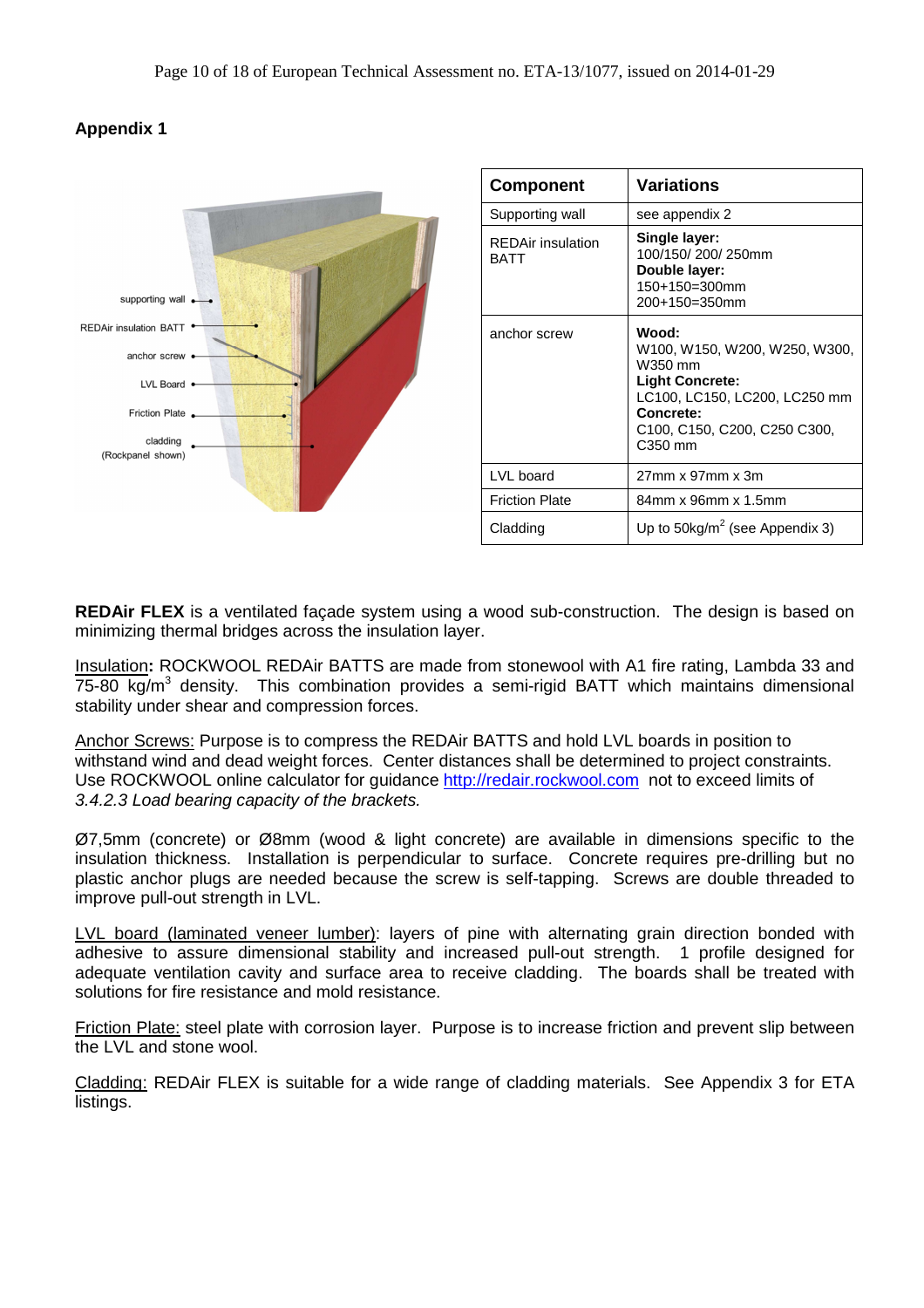# **Appendix 2: Tables of material properties: stone wool**

| <b>Insulation: REDAir BATT</b><br>EN 13162 CE 1073-CPD-137<br>Unique product code: MW-EN13162-T3-DS(TH)-WS-MU1<br>DOP-000501-01 |                                              |      |      |      |      |                |
|---------------------------------------------------------------------------------------------------------------------------------|----------------------------------------------|------|------|------|------|----------------|
| <b>Key Parameter</b>                                                                                                            | Description<br>Standard                      |      |      |      |      |                |
| Heat conductivity                                                                                                               | EN 13162<br>$\lambda_{D}$ = 33 mW/mK         |      |      |      |      |                |
| Heat resistance                                                                                                                 | mm                                           | 100  | 150  | 200  | 250  | EN 12667       |
|                                                                                                                                 | $m^2$ K/W                                    | 3,03 | 4,55 | 6,06 | 7,58 |                |
| Fire classification                                                                                                             | Euroclasse A1<br>EN 13501-1                  |      |      |      |      |                |
| Moisture                                                                                                                        | Diffusion rate = $0.14$ kg/m*s*GPa           |      |      |      |      |                |
|                                                                                                                                 | Capillary suction = $0 \text{ kg/m}^*s^*GPa$ |      |      |      |      |                |
| Water absorpsion                                                                                                                | Short term, $WS \le 1$ kg/m <sup>2</sup>     |      |      |      |      | <b>EN 1609</b> |

# **LVL: Ultralam R, Characteristic design values when forces acting as panel (not beam)**  EN 14374 CE 0672-CPD-I

| <b>Key Parameter</b>                   | Notation     | Values       |
|----------------------------------------|--------------|--------------|
| Bending strength                       | $f_{m,0,k}$  | 50.0 MPa     |
| Tension strength                       | $f_{t,0,k}$  | 36.0 MPa     |
| Compr. strength parallel to grain      | $f_{c,0,k}$  | 40.0 MPa     |
| Compr. strength perpendicular to grain | $f_{c,90,k}$ | 3.8 MPa      |
| Shear strength                         | $f_{v,k}$    | 3.2 MPa      |
| Modulus of elasticity                  | $E_{0,mean}$ | 14,000 MPa   |
| Shear modulus                          | $G_{mean}$   | 500 MPa      |
| Density                                | $\rho$       | 480 $kg/m^3$ |

| <b>Anchor screws</b>  |                                                                              |               |
|-----------------------|------------------------------------------------------------------------------|---------------|
| Application           | Description                                                                  | ETA reference |
| Wood &                | Carbon steel Ø7.5mm screw. Torx head, double                                 | ETA-12/0132   |
| <b>Light Concrete</b> | threaded, variable length dimensions.                                        | 2012-05-21    |
|                       | The axial withdraw capacity for screws fastened in a                         | ETA-12/0132   |
|                       | wood based member with density 350 kg/m <sup>3</sup> = 10.5N/mm <sup>2</sup> | Annex A1.3.1  |
| Concrete              | Carbon steel Ø8 mm screw. Torx head, double                                  | ETA 05/0010   |
|                       | threaded, variable length dimensions.                                        | 2010-11-21    |

| <b>Friction Plate</b>             |                                     |             |  |  |
|-----------------------------------|-------------------------------------|-------------|--|--|
| CE 0402-CPD-SC0950-09<br>EN 14545 |                                     |             |  |  |
| Property                          | Description                         | Reference   |  |  |
| Material                          | Metal S350GD+Z275                   | EN10346:    |  |  |
| Coating                           | Z275 Hot-dip zinc (service class 4) | EN 1995-1-1 |  |  |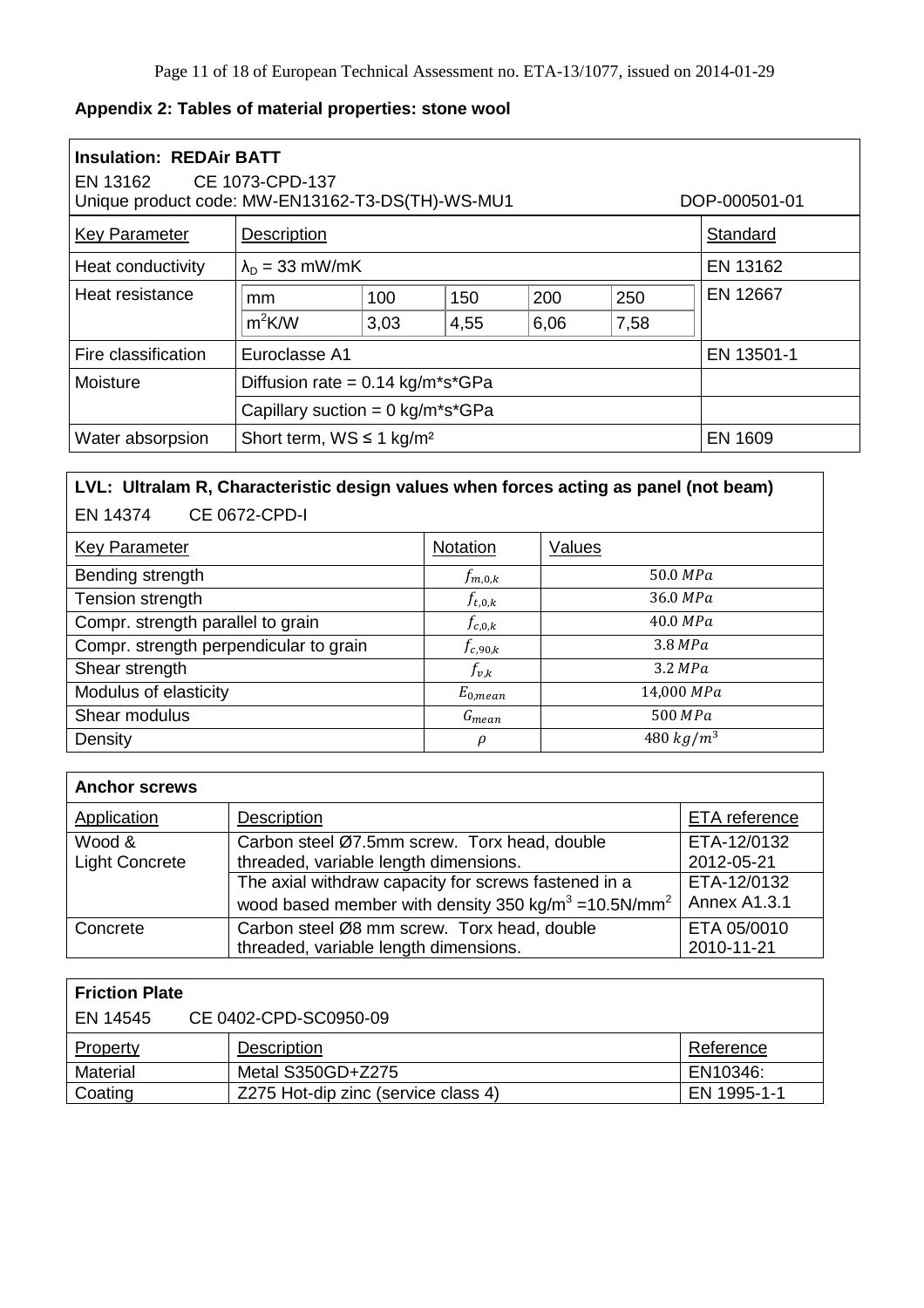ETAG 34 wind suction testing was performed with ROCKPANEL Xtreme 8mm cladding board for the purpose of generating the worst case load scenario on the system. As a system, cladding materials listed in below table should result in equal or better performance:

| Cladding<br><b>Material</b>  | <b>Manufacturer</b> | <b>Product</b>                                                                             | ETA#        |
|------------------------------|---------------------|--------------------------------------------------------------------------------------------|-------------|
| <b>ROCKPANEL</b>             | <b>ROCKPANEL</b>    | Durable 6 mm finish Colours / Rockclad                                                     | ETA-08/0343 |
| (compressed<br>stone fibers) |                     | Durable Colours 8 mm and ROCKPANEL Durable Anti Graffiti 8mm                               | ETA-07/0141 |
|                              |                     | Natural Durable 8 and 10 mm / ROCKPANEL Natural Xtreme 8 and 10 mm                         | ETA-13/0648 |
|                              |                     | Xtreme 8 mm finish Colours/Rockclad and ROCKPANEL Xtreme 8 mm finish<br><b>ProtectPlus</b> | ETA-12/0054 |
|                              |                     | ROCKPANEL PLY 6 mm, 8 mm and 10 mm                                                         | ETA-13/0019 |
|                              |                     | Lines <sup>2</sup> , 8 mm and 10 mm tongue and groove panels finish Colours/Rockclad       | ETA-03/0204 |

Note. Some of the above mentioned ETA's covers fixing of the cladding elements to steel or aluminium substrates or cladding elements which are purely bonded to the substrate. Assessment of these substrates and of purely bonded cladding elements are not covered by this ETA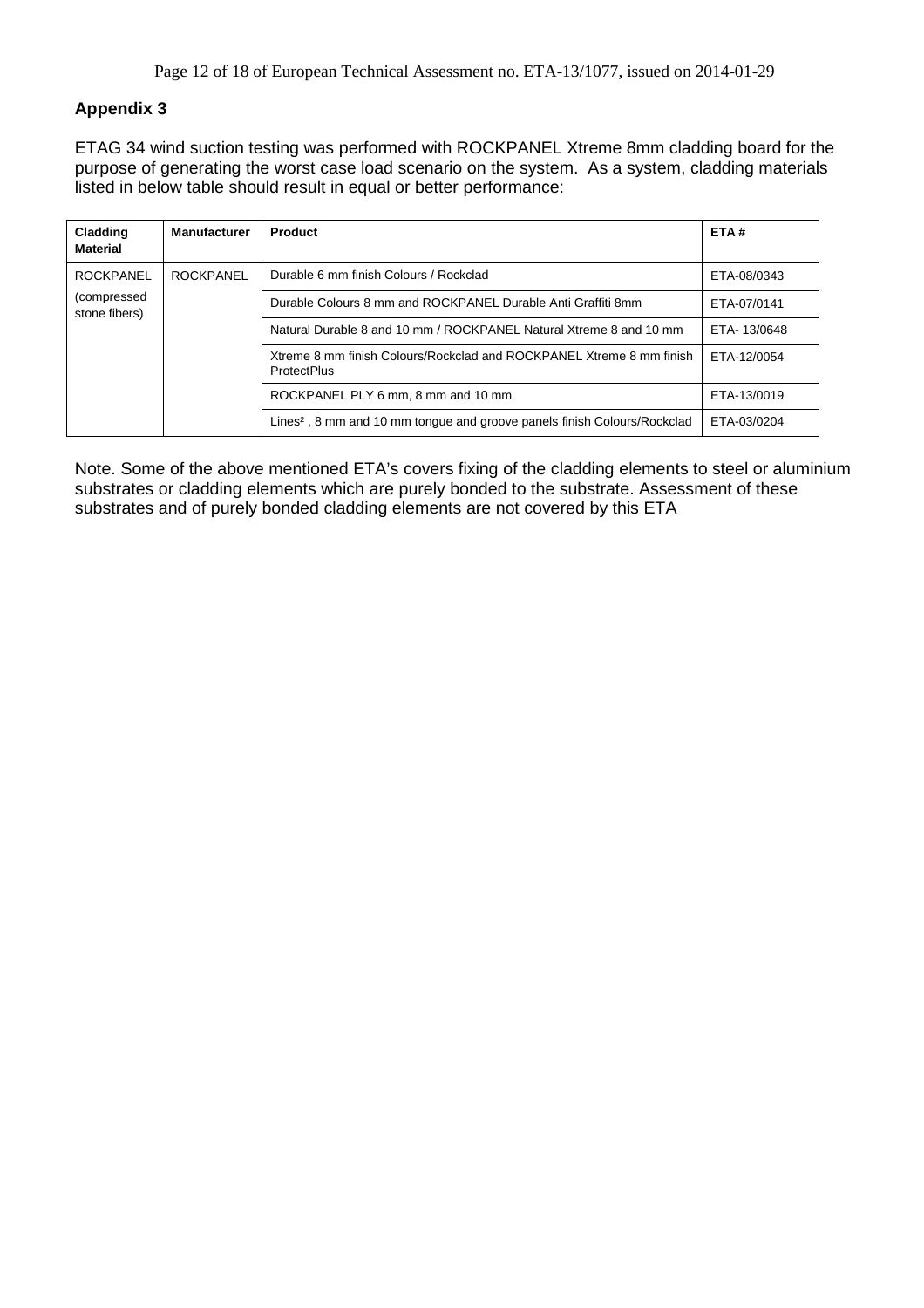Table of characteristic friction values: REDAir BATTS against various supporting wall materials.

| <b>Supporting wall material</b>                     | $\mu$ characteristic |
|-----------------------------------------------------|----------------------|
| OSB (18mm DS/EN 300)                                | 0.77                 |
| Lightweight Concrete (aerated blocks 3 MPa min)     | 1.06                 |
| Masonry (brick & mortar) 20MPa min                  | 0.87                 |
| Concrete C20/25 (smooth surface of casting form)    | 0.69                 |
| Concrete C20/25 (rough surface by gravity leveling) | 0.83                 |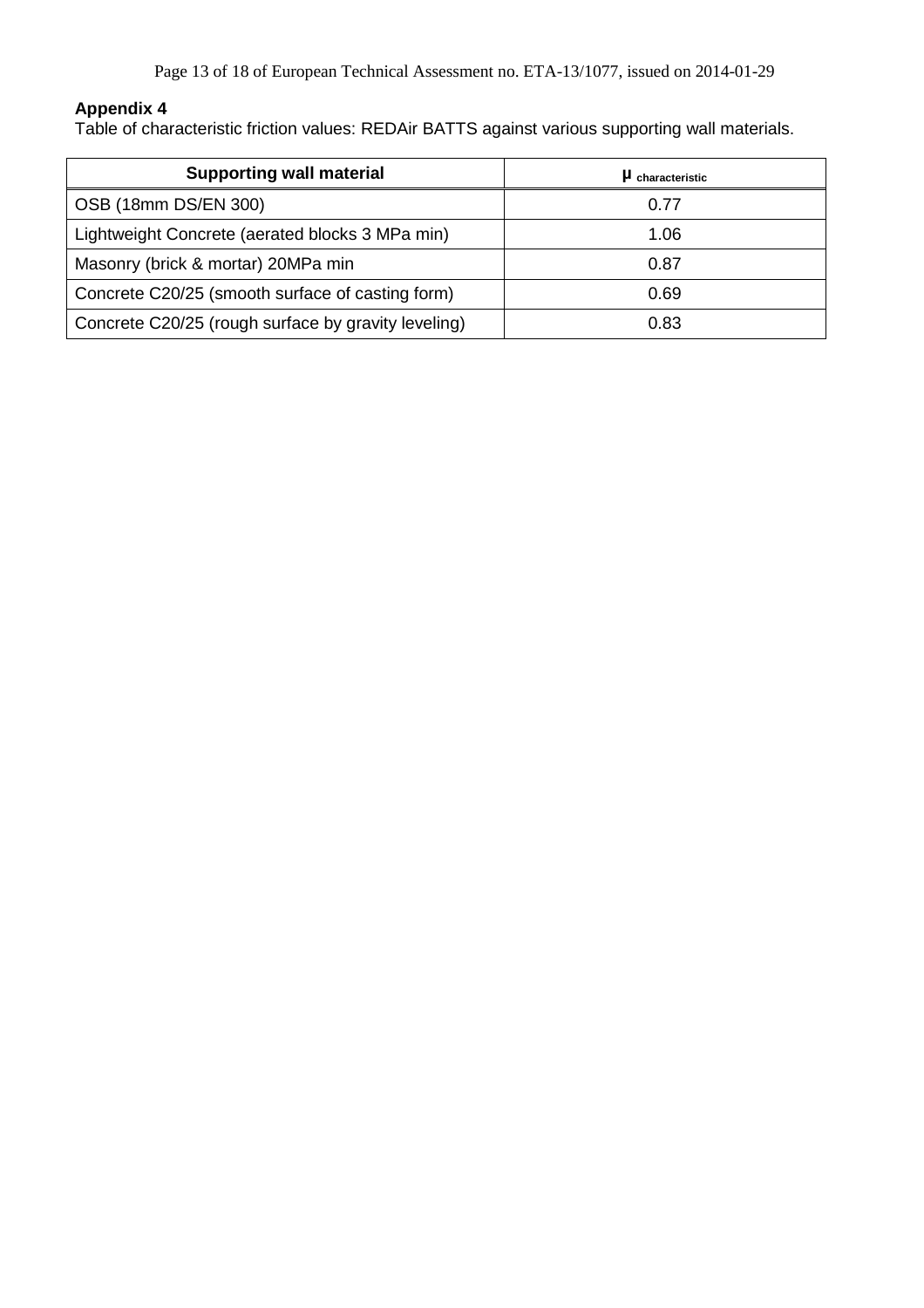| Overview of Characteristic Design Values                                  |                                    |                                   |  |  |
|---------------------------------------------------------------------------|------------------------------------|-----------------------------------|--|--|
| Punching shear strength of screws, Characteristic design values, $F_{ik}$ |                                    |                                   |  |  |
| Material                                                                  | $Limit(s)$ [-]                     | Char. design value, $F_{tk}$ [kN] |  |  |
| Screws in LVL                                                             | STEICO Ultramlam R, $t \geq 27$ mm | 2.92                              |  |  |

| Rockwool insulation, moduls of elasticity E |                         |  |  |  |  |
|---------------------------------------------|-------------------------|--|--|--|--|
| Lower limit                                 | $E = 118kPa = 0,118MPa$ |  |  |  |  |
| Upper limit                                 | $E = 186kPa = 0.186MPa$ |  |  |  |  |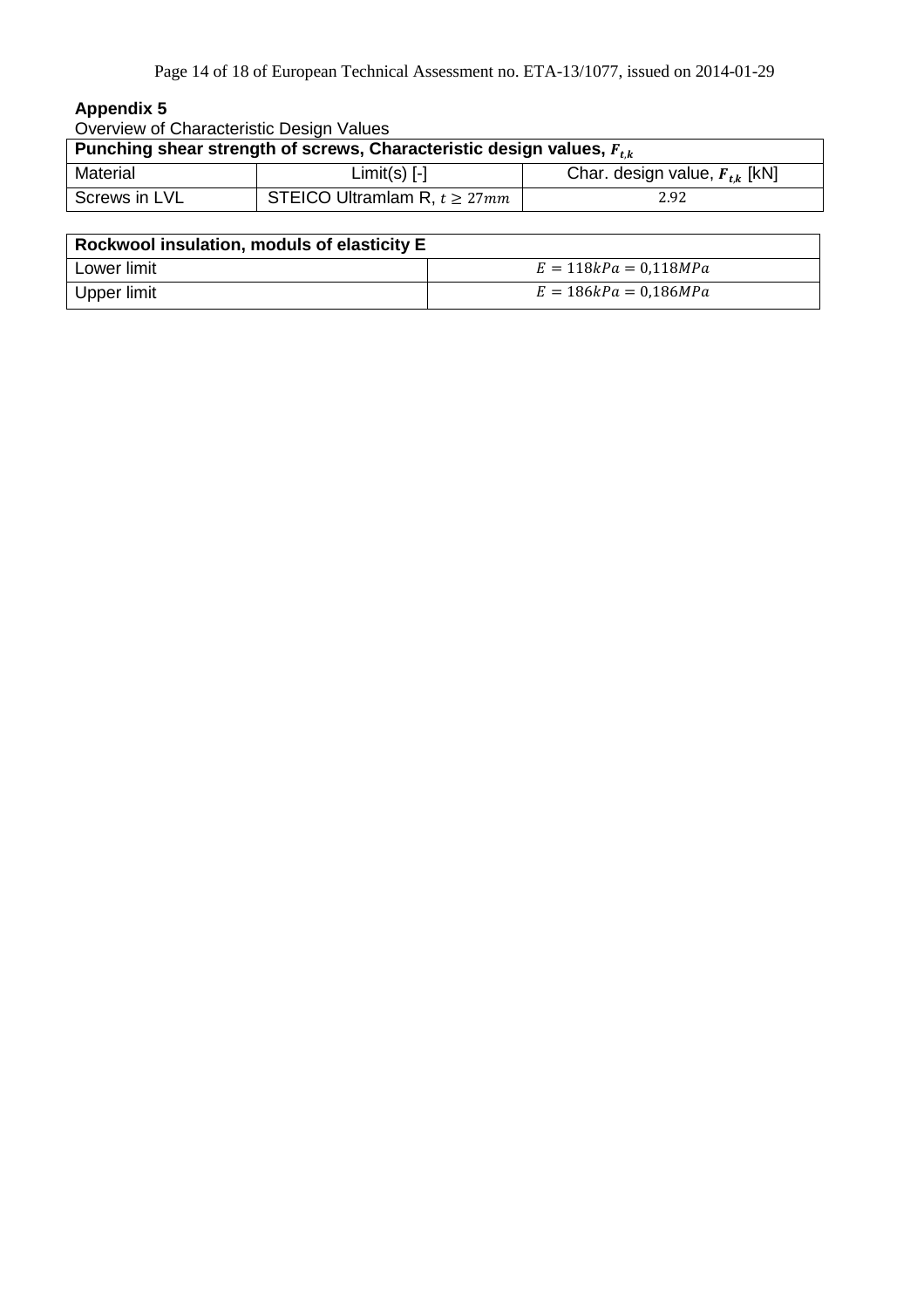Table of pull-out forces for various wall materials

| Supporting wall pull out strength, Characteristic design values, $F_{t,k}$ |                    |                                    |  |  |  |
|----------------------------------------------------------------------------|--------------------|------------------------------------|--|--|--|
| <b>Material</b>                                                            | $Limit(s)[-]$      | Char. design value, $F_{t,k}$ [kN] |  |  |  |
| Plywood P30                                                                | $t > 15$ mm        | 0.99                               |  |  |  |
| OSB/3                                                                      | $t > 18$ mm        | 1,12                               |  |  |  |
| Solid wood                                                                 | $C18, t \geq 32mm$ | 2,50                               |  |  |  |
| <b>LAC</b>                                                                 | $f_c \geq 3.0 MPa$ | 1.92                               |  |  |  |
| <b>AAC</b>                                                                 | $f_c \geq 4.5 MPa$ | 1.67                               |  |  |  |
| Concrete, cracked                                                          | $f_c \geq 20 MPa$  | 5.00                               |  |  |  |
| Concrete, uncracked                                                        | $f_c \geq 20 MPa$  | 7.50                               |  |  |  |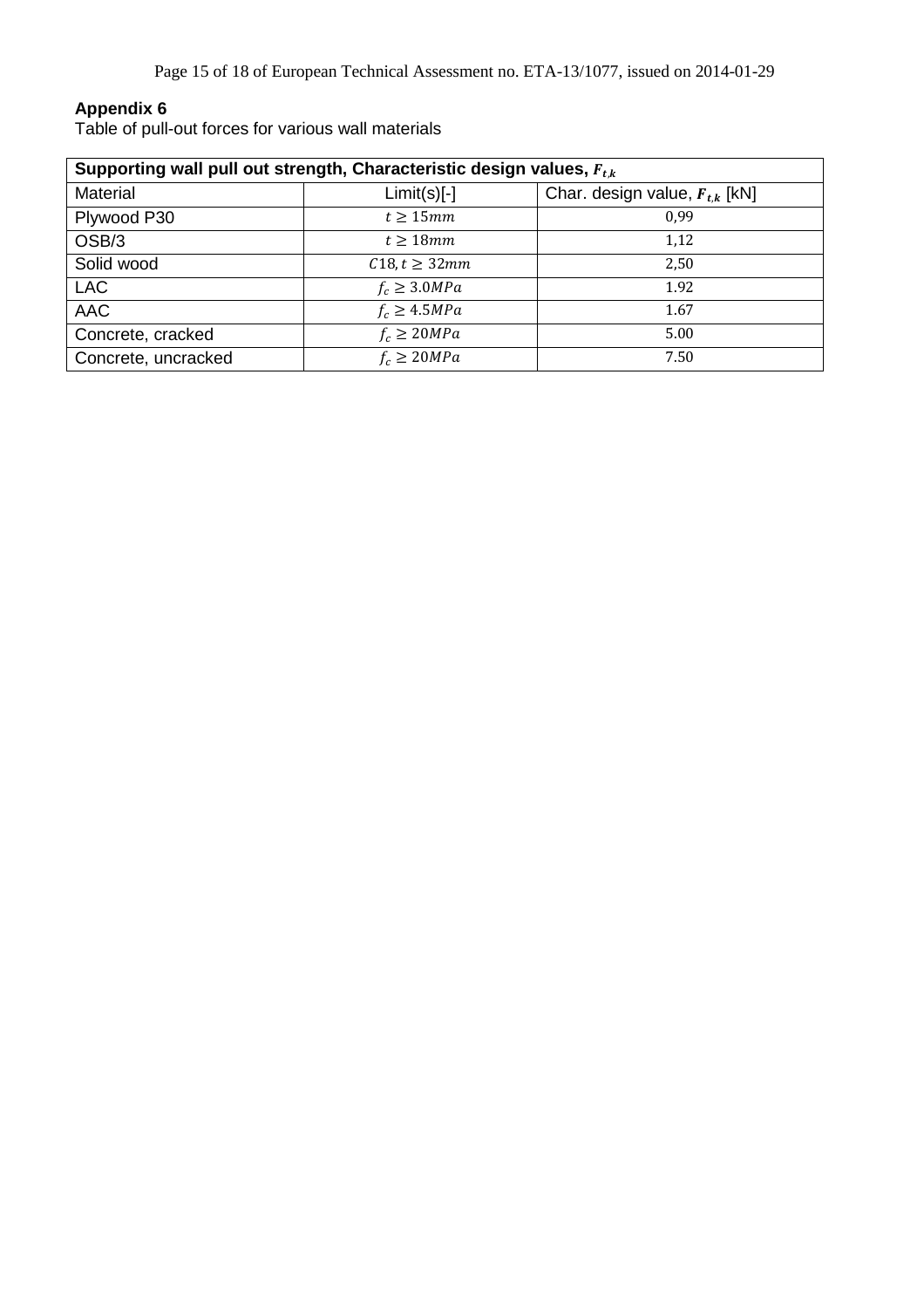Test set-up for mechanical resistance of wall bracket



The example of test device according to ETAG 034 Annex E (left), was replicated as near as possible with REDAir FLEX solution. The LVL board acted as the "profile". The combination of friction late + insulation BATT + anchor screws act as the "bracket". 2 anchor screws are required. The "worst case" scenario was defined with maximum allowable screw spacing of 750mm which created a test sample size of 1500mm x 600mm . Insulation was in 2 layers as per following table:

| <b>OSB</b><br><b>Light Concrete</b>                                           |  | <b>Precast Concrete</b> |  | <b>Masonry</b> |  |  |
|-------------------------------------------------------------------------------|--|-------------------------|--|----------------|--|--|
| Layer 1   Layer 2   Layer 1   Layer 2   Layer 1   Layer 2   Layer 1   Layer 2 |  |                         |  |                |  |  |
| 100 mm   150 mm   100 mm   150 mm   150 mm   150 mm   150 mm   150mm          |  |                         |  |                |  |  |





OSB test setup Pre-cast concrete test setup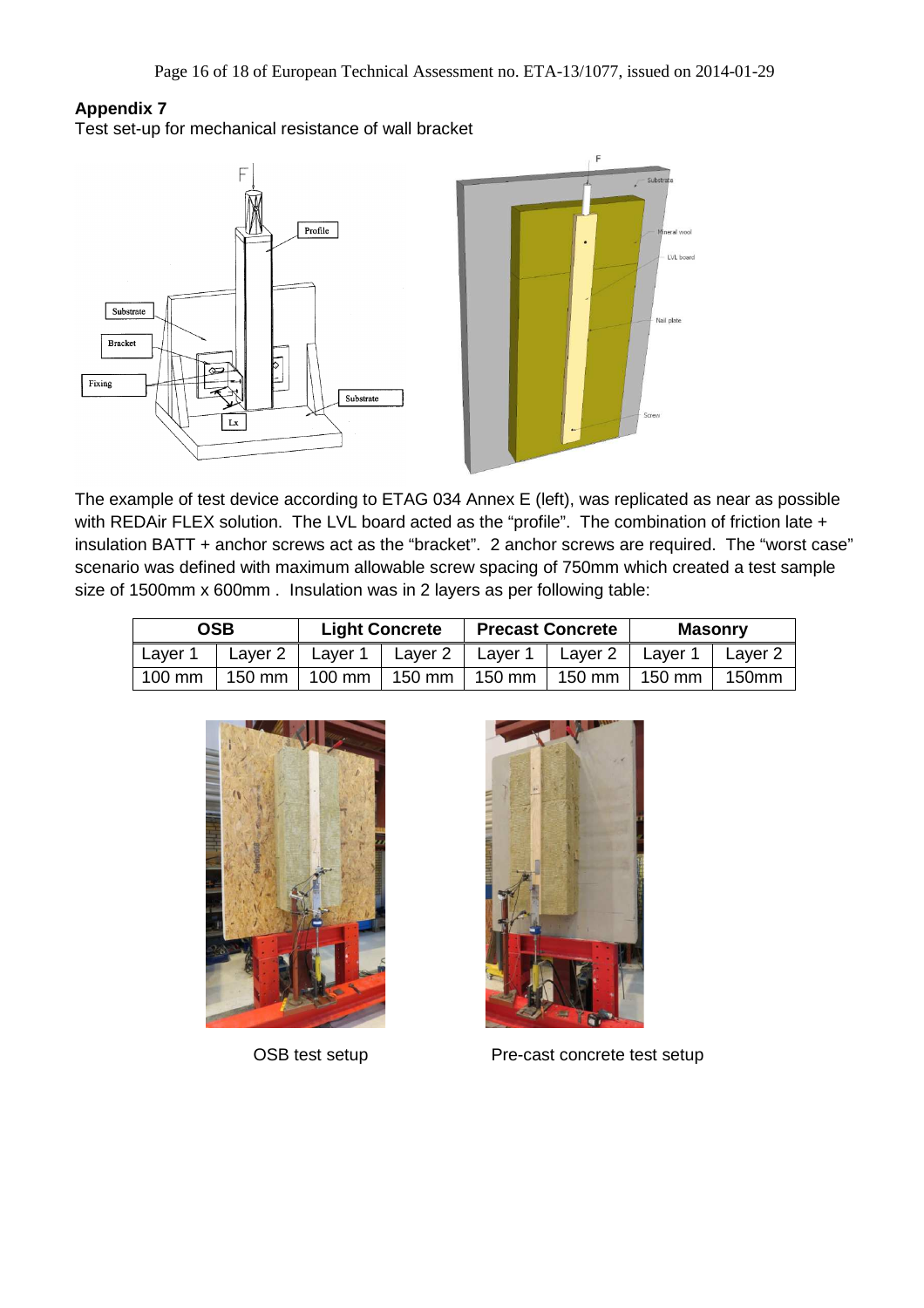|                           | Table of thermal resistance (R) in $m^2$ K/W<br>anchor screw diameter 7,5 mm (concrete screw) |      |      |      |      |      |
|---------------------------|-----------------------------------------------------------------------------------------------|------|------|------|------|------|
| c/c anchor screws (mm)    | 750                                                                                           | 600  | 500  | 430  | 375  | 335  |
| Insulation thickness (mm) |                                                                                               |      |      |      |      |      |
| 350                       | 9,48                                                                                          | 9,23 | 9,00 | 8,78 | 8,57 | 8,37 |
| 300                       | 8,13                                                                                          | 7,91 | 7,72 | 7,52 | 7,34 | 7,17 |
| 250                       | 6,77                                                                                          | 6,59 | 6,43 | 6,27 | 6,12 | 5,98 |
| 200                       | 5,42                                                                                          | 5,28 | 5,14 | 5,02 | 4,89 | 4,78 |
| 150                       | 4,06                                                                                          | 3,96 | 3,86 | 3,76 | 3,67 | 3,59 |
| 100                       | 2,71                                                                                          | 2,64 | 2,57 | 2,51 | 2,45 | 2,39 |

# **Appendix 8 Table of calculated U values for various construction types:**

|                                  | Table of thermal resistance (R) in $m^2$ K/W               |      |      |      |      |      |
|----------------------------------|------------------------------------------------------------|------|------|------|------|------|
|                                  | anchor screw diameter 8,0 mm (wood & light concrete screw) |      |      |      |      |      |
| c/c anchor screws (mm)           | 750                                                        | 600  | 500  | 430  | 375  | 335  |
| <b>Insulation thickness (mm)</b> |                                                            |      |      |      |      |      |
| 350                              | 9,34                                                       | 9,07 | 8,82 | 8,57 | 8,34 | 8,13 |
| 300                              | 8,01                                                       | 7,77 | 7,56 | 7,35 | 7,15 | 6,97 |
| 250                              | 6,67                                                       | 6,48 | 6,30 | 6,12 | 5,96 | 5,81 |
| 200                              | 5,34                                                       | 5,18 | 5,04 | 4,90 | 4,77 | 4,65 |
| 150                              | 4,00                                                       | 3,89 | 3,78 | 3,67 | 3,58 | 3,48 |
| 100                              | 2,67                                                       | 2,59 | 2,52 | 2,45 | 2,38 | 2,32 |

Assumptions:

- Calculation based on tabulated values
- Calculation boundaries are across the insulation inclusive thermal bridges (screws). LVL and cladding outside the ventilated cavity are not relevant.
- Heat resistance outside insulation layer is not taken into account. In case we do so the Uf value and the U values will be reduced and R value will be higher.

Materials<sup>.</sup>

- Insulation: DOP-000501-01; 0,033 W/mK
- Screws: carbon steel; 50 W/mK